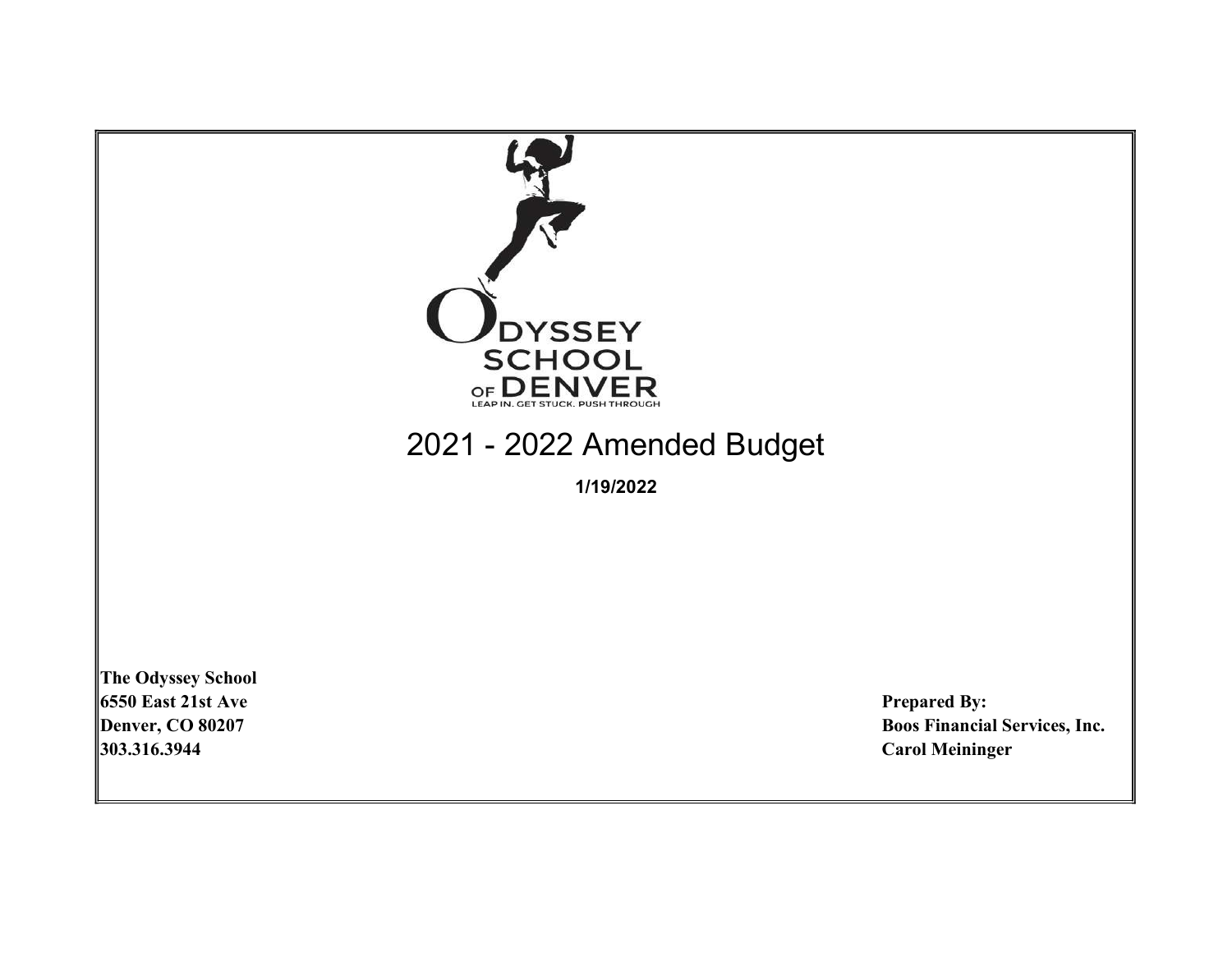## The Odyssey School Adopted Budget 2021- 2022 Forecast FY2023 - FY2026

1/19/2022

|                                              | <b>Actual</b>   | %       | <b>Amended</b><br>2021-22  | %        | <b>Adopted</b><br>2021-22 |
|----------------------------------------------|-----------------|---------|----------------------------|----------|---------------------------|
| <b>Description</b>                           | 2020-21         | Chg     | <b>Budget</b>              | Chg      | <b>Budget</b>             |
| <b>BEGINNING FUND BALANCE</b>                |                 |         |                            |          |                           |
| <b>Beginning Fund Balance</b>                | 1,100,510<br>\$ |         | $\mathbf{\$}$<br>1,209,530 |          | 1,114,001<br>\$           |
|                                              |                 |         |                            |          |                           |
| <b>REVENUES</b>                              |                 |         |                            |          |                           |
| <b>PPR</b>                                   | 8,352.63        | $-4.4%$ | 9,286.12                   | 11.2%    | 9,043.82                  |
| <b>FTE</b>                                   | 262.0           |         | 277.0                      |          | 276.0                     |
| School Finance Funding & FTE                 | 2,188,389       | 7.5%    | 2,572,255                  | 17.5%    | 2,496,095                 |
| <b>Total Mill Levy</b>                       | 437,510         | 46.5%   | 467,633                    | 6.9%     | 460,530                   |
| Fundraising                                  |                 |         |                            |          |                           |
| <b>Foundation Revenue</b>                    | 5,000           |         |                            |          | 5,000                     |
| Adventure Campaign                           |                 |         | 22,589                     |          | 44,739                    |
| Annual Campaign<br>Auction                   | 38,291          |         | 35,000                     |          | 45,000                    |
| Miscellaneous Fundraising                    | 52,881          |         | 45,000                     |          | 50,000                    |
| <b>Other Revenues</b>                        | 6,846           |         | 12,000                     |          | 12,000                    |
| Interest Income                              | 1,603           |         | 2,000                      |          | 2,000                     |
| Site Seminar                                 |                 |         |                            |          |                           |
| E-Rate                                       | 1,334           |         | 1,600                      |          | 1,600                     |
| DPS - Technology Bond                        |                 |         | 13,800                     |          |                           |
| <b>EL Shared Services Revenue</b>            |                 |         | ÷.                         |          |                           |
| SPED Para DPS Funded                         | 69,126          |         | 31.451                     |          | 71,200                    |
| Service Grants (EL Ed, RootEd)               | 27,200          |         | 14,000                     |          | 14,000                    |
| <b>Adventure Equipment Rentals</b>           | 2,025           |         | 500                        |          | 500                       |
| Other Revenue - Local Sources                | 213             |         | 11,495                     |          | 1,995                     |
| State and Federal Funding                    |                 |         |                            |          |                           |
| <b>PERA State Contribution</b>               |                 |         | 45,000                     |          | 45,000                    |
| <b>ELPA Funding</b>                          | 2,241           |         | 1,464                      |          | 2,241                     |
| <b>ELPA Support</b>                          | 2,510           |         | $\blacksquare$             |          | 2,510                     |
| Colorado READ Act                            | 6,410           |         | 6,410                      |          | 6,392                     |
| Full Day Kindergarten Furniture Grant        | 8,016           |         |                            |          |                           |
| Additional At-Risk Funding                   | 743             |         | 743                        |          | 786                       |
| Gifted & Talented                            | 1,328           |         | 1,328                      |          | 1,328                     |
| Title II - Part A                            | 7,062           |         | 8,737                      |          | 7,062                     |
| <b>Title III Funding</b>                     | 804             |         | 673                        |          | 804                       |
| Title IV Funding                             | 4,744           |         | 5,253                      |          | 4,744                     |
| <b>State Capital Construction</b>            | 39,635          |         | 39,296                     |          | 42,784                    |
| <b>Total Revenues</b>                        | 2,903,911       | 9.6%    | 3,338,226                  | 15.0%    | 3,318,311                 |
| <b>Beginning Fund Balance &amp; Revenues</b> | \$4,004,421     |         | \$<br>4,547,756            |          | 4,432,312                 |
|                                              |                 |         |                            |          |                           |
| <b>EXPENDITURES</b>                          |                 |         |                            |          |                           |
| Salaries:                                    |                 |         |                            |          |                           |
| Base Salaries + MLO & Grant Salaries         | 1,392,959       | 5.7%    | 1,757,619                  | 26.2%    | 1,688,791                 |
| Salaries of Temporary Employees              | 17,695          | 25.0%   | 26,699                     | 50.9%    | 23,799                    |
| Bonuses/Stipends                             | 125,382         | 61.8%   | 79,000                     | $-37.0%$ | 129,000                   |
| <b>Total Salaries</b>                        | 1,536,037       | 9.0%    | 1,863,318                  | 21.3%    | 1,841,589                 |
|                                              |                 |         |                            |          |                           |
| <b>Total Benefits</b>                        | 385,712         | $-1.8%$ | 533,017                    | 38.2%    | 523,949                   |
| <b>Total Salaries and Benefits</b>           | 1,921,748       | 6.7%    | 2,396,335                  | 24.7%    | 2,365,538                 |
|                                              | 66%             |         | 72%                        |          | 71%                       |
| <b>INSTRUCTIONAL:</b>                        |                 |         |                            |          |                           |
| <b>Purchased Services</b>                    |                 |         |                            |          |                           |
|                                              |                 |         |                            |          | Page 2 of 4               |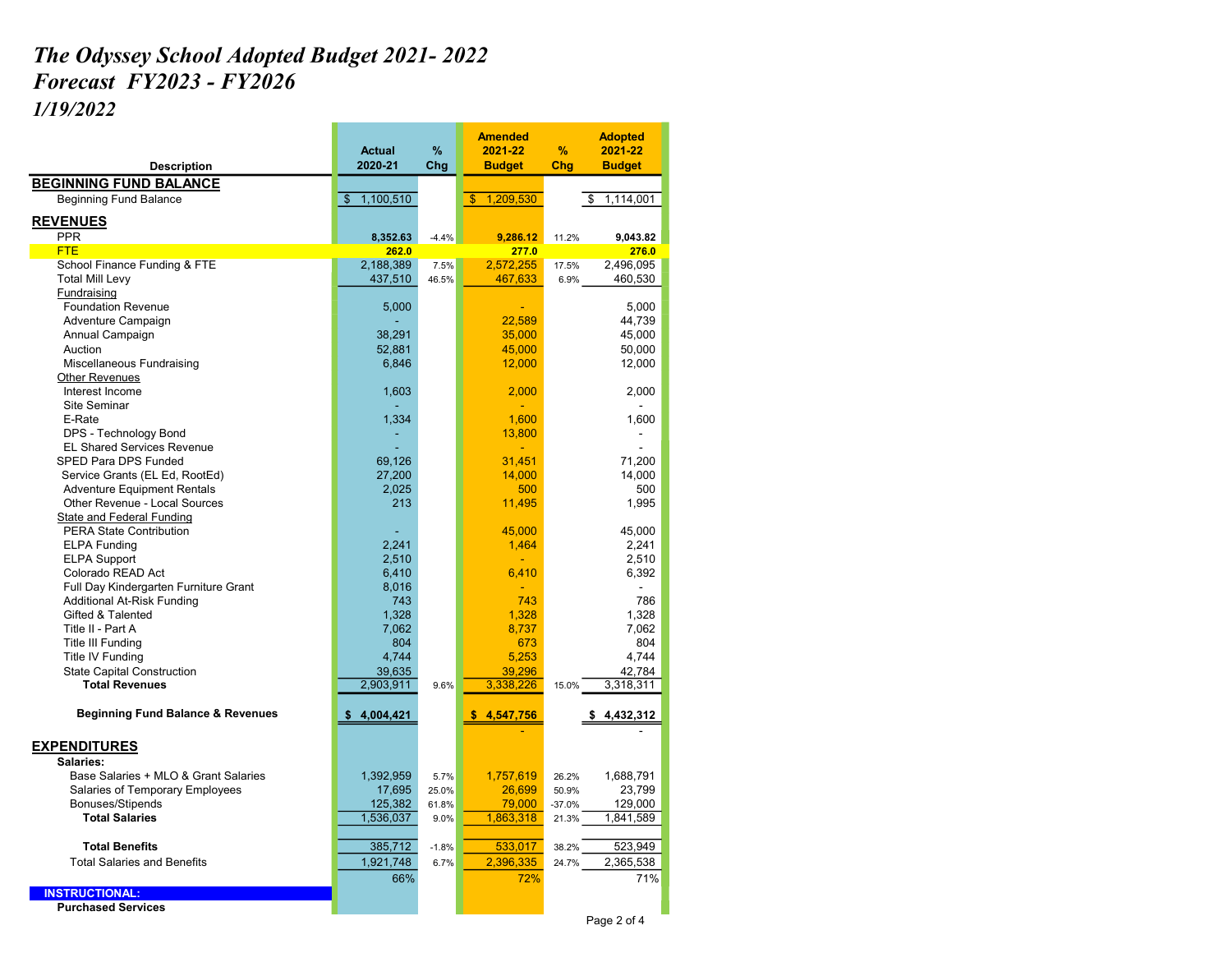## The Odyssey School Adopted Budget 2021- 2022 Forecast FY2023 - FY2026 1/19/2022

|                                          |               |          | <b>Amended</b> |          | <b>Adopted</b> |
|------------------------------------------|---------------|----------|----------------|----------|----------------|
|                                          | <b>Actual</b> | %        | 2021-22        | %        | 2021-22        |
| <b>Description</b>                       | 2020-21       | Chg      | <b>Budget</b>  | Chg      | <b>Budget</b>  |
| Assessments/GT/Testing                   | 2,650         |          | 7,895          |          | 7,895          |
| Reading Program                          | 16,496        |          | 5,000          |          | 5,000          |
| <b>CPR/Wilderness First Responder</b>    |               |          | 2,500          |          | 2,500          |
| School Design (EL)                       | 23,950        |          | 25,625         |          | 23,950         |
| Consulting                               | 7,372         |          | 6,204          |          | 6,204          |
| Adventure Adjunct                        |               |          | 6,750          |          | 6,750          |
| Prof Dev (Travel, registration, etc.)    | 13,565        |          | 50,112         |          | 10,112         |
| <b>Total Purchased Services</b>          | 64,032        | $-35.3%$ | 104,086        | 62.6%    | 62,411         |
| <b>Supplies and Materials</b>            |               |          |                |          |                |
| Adventure                                | 1,750         |          | 18,597         |          | 18,597         |
| <b>Crew Supplies</b>                     | 25,453        |          | 23,145         |          | 25,372         |
| Passages and Graduation                  | 104           |          | 2,500          |          | 2,500          |
| Food - Adventure                         | 396           |          | 8,000          |          | 8,000          |
| <b>Books &amp; Periodicals</b>           | 31.645        |          | 41,867         |          | 32,573         |
| <b>Total Supplies &amp; Materials</b>    | 59,347        | 4.6%     | 94,109         | 58.6%    | 87,042         |
| <b>FF&amp;E and Technology</b>           |               |          |                |          |                |
| Technology - Hardware                    | 45,816        |          | 31,806         |          | 39,862         |
| Computer/Tech Services-Install/Training  | 1,355         |          | 5,143          |          | 5,143          |
| Equipment Lease - Copier                 | 11,682        |          | 13,995         |          | 13,984         |
| Classroom FF&E (Non-Capitalized)         | 10,981        |          | 2,227          |          |                |
| <b>DPS Technology Bond</b>               |               |          | 13,800         |          |                |
| <b>Total FF&amp;E and Technology</b>     | 69,835        | 26.9%    | 66,971         | $-4.1%$  | 58,988         |
| <b>Total Instructional</b>               | 193,214       | $-8.3%$  | 265,166        | 37.2%    | 208,441        |
|                                          |               |          |                |          |                |
| <b>SUPPORTING SERVICES:</b>              |               |          |                |          |                |
| <b>Property Related Services</b>         |               |          |                |          |                |
| Facility Lease (DPS)                     | 219,679       | 31.5%    | 226,486        |          | 226,486        |
| Liability Insurance - Property           | 22,339        | 8.0%     | 23,475         |          | 22,941         |
| <b>Capital Construction Projects</b>     |               |          | 15,000         |          | 15,000         |
| <b>Total Property Related Services</b>   | 242,018       | 28.9%    | 264,961        | 9.5%     | 264,426        |
| <b>Operations Purchased Services</b>     |               |          |                |          |                |
| Telephone/ Cell Phone/ Internet          | 6,657         |          | 5,810          |          | 6,067          |
| Advertising and Marketing                | 1,325         |          | 4,384          |          | 4,384          |
| <b>Business Services</b>                 |               |          |                |          |                |
| Banking                                  | 613           |          | 3,319          |          | 3,319          |
| <b>Payroll Services</b>                  | 3,641         |          | 3,750          |          | 3,089          |
| <b>Legal Services</b>                    | 4,632         |          | 15,000         |          | 10,000         |
| Postage                                  | 259           |          | 1,681          |          | 1,681          |
| <b>Audit &amp; Accounting Services</b>   | 8.150         |          | 8,395          |          | 8,395          |
| <b>Business Services - BFS</b>           | 38,000        |          | 39,140         |          | 39,140         |
| <b>E-Rate Consultant</b>                 | 250           |          | 250            |          | 250            |
| <b>Human Resources</b>                   |               |          |                |          |                |
| Unemployment Insurance                   | 4,814         |          | 5,590          |          | 5,525          |
| Workers Comp Insurance                   | 9,998         |          | 13,278         |          | 11,792         |
| <b>Purchased Services District (DPS)</b> |               |          |                |          |                |
| Special Education                        | 105,567       | 31.0%    | 107,349        | 1.7%     | 100,779        |
| Nurse: I day                             | 15,302        | $-9.2%$  | 18,025         | 17.8%    | 18,025         |
| Psych: 2 days                            | 40,367        | 3.5%     |                |          |                |
| SPED Para DPS Funded                     | 63,664        |          | 31,451         | $-50.6%$ | 71,200         |
| <b>District Administrative Fee</b>       | 88,629        | 26.0%    | 105,855        | 19.4%    | 105,855        |
| Food Service Program                     | 1,813         |          | 1,500          |          | 3,534          |
| <b>Total Purchased Services</b>          | 393,680       | 28.8%    | 364,778        | $-7.3%$  | 393,035        |